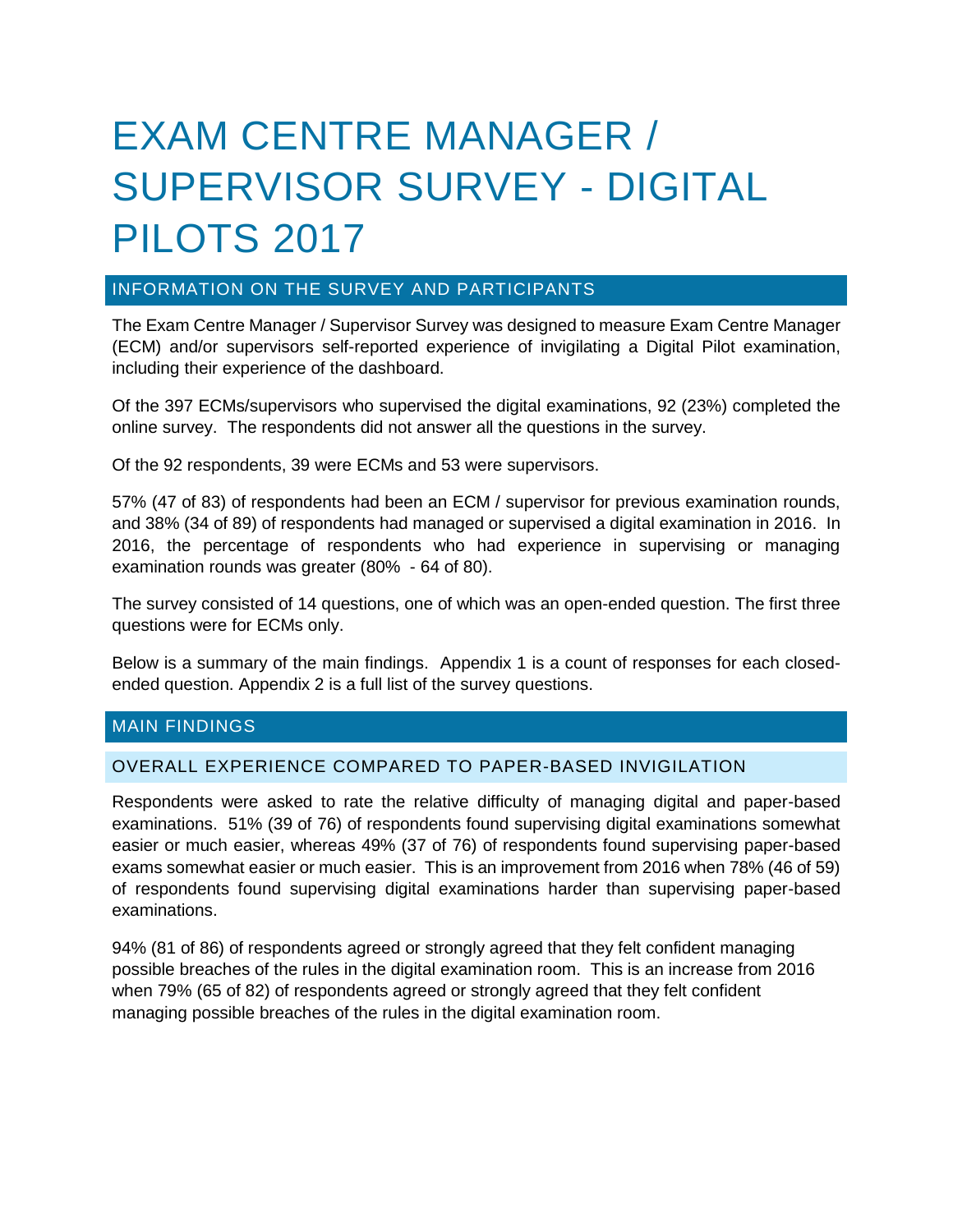# EXAM CENTRE MANAGER TASKS

## *Support from NZQA, support from schools, room set up*

97% (38 of 39) of respondents agreed or strongly agreed that the support from NZQA for the management of the digital examinations was adequate. This is an increase from 2016 when 85% (51 of 60) of respondents agreed or strongly agreed to a similar statement that the provisions for supervision of the digital examinations were adequate.

92% (35 of 38) of respondents agreed or strongly agreed that the support from the schools for the management of the digital examinations was adequate.

87% (33 of 38) of respondents agreed or strongly agreed that they found it easy to set up the room to minimise the risk of breaches of the examination rules. This is a similar level to 2016 when 89% (50 of 56) of respondents agreed or strongly agreed that they found it easy to set up the room to minimise the risk of breaches of the examination rules.

## THE DASHBOARD

*Ease of use, usefulness to assist with supervision and managing breach of rules issues, allocation of rooms,* 

94% (84 of 89) of respondents agreed or strongly agreed that the dashboard was easy to operate. This is an increase from 2016 when overall,  $52\%$  (43 of 82) of respondents<sup>1</sup> agreed or strongly agreed that the dashboard was easy to operate.

99% (87 of 88) of respondents agreed or strongly agreed that the dashboard was useful in assisting with supervision of the digital examinations. This is an increase from 2016 when 70% (49 of 70) of the respondents agreed or strongly agreed that the dashboard was useful in assisting with supervision of the digital examinations.

86% (70 of 81) of respondents agreed or strongly agreed that the dashboard was useful in managing any issues. This is an increase from 2016 when 68% (48 of 71) of respondents agreed or strongly agreed that the dashboard was useful in managing any issues.

85% of respondents agreed or strongly agreed that they found it easy to allocate candidates to rooms using the dashboard. Comments were mainly about technical difficulties with logging into the ECM dashboard.

## CANDIDATES SWITCHING TO PAPER

*Percentage that did have that experience, did it make invigilation harder, did it disturb other candidates*

<sup>1</sup> In 2016, there were technical issues that arose during the English Level 1 Digital Pilot examination. These were resolved by the time the Media Studies and Classical Studies Level 1 Digital Pilot examinations took place.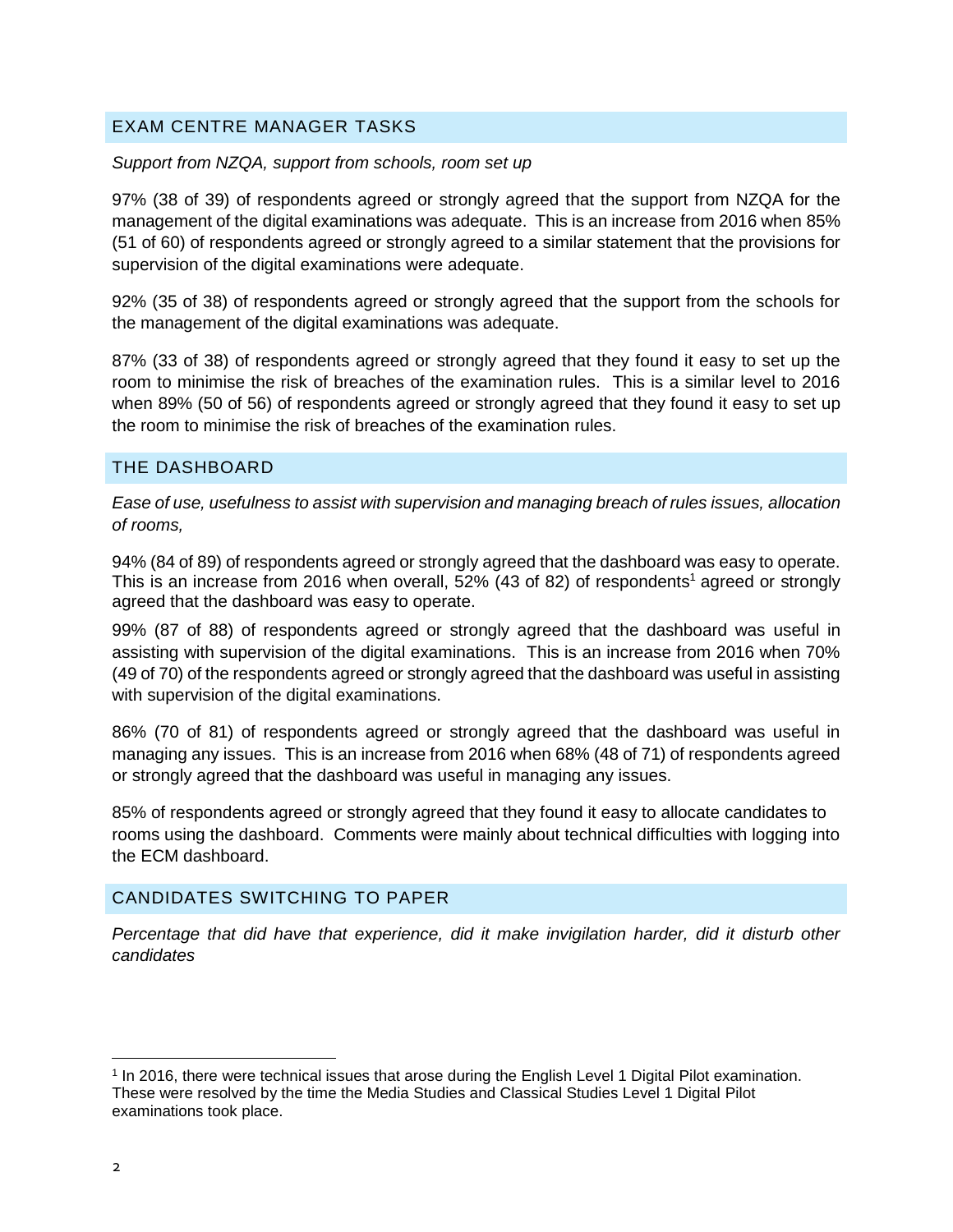41% (36 of 87) of respondents had candidates who switched to paper having started the examination digitally. This is a decrease from 2016 when 58% (42 of 72) respondents had candidates who switched to paper having started the examination digitally.

Of the 36 respondents who had candidates who switched to paper, 39% (14 of 36) agreed or strongly agreed that candidates switching to paper during the examination made supervision harder, and 19% (9 of 36) agreed or strongly agreed that candidates switching to paper was disturbing to other candidates.

# INSTRUCTIONS AND TRAINING PROVIDED

*Usefulness of the guide notes and materials, and NZQA training for those who participated in it*

92% (82 of 89) of respondents attended an NZQA run training session.

97% (87 of 90) of respondents agreed or strongly agreed that the guide notes and materials they received for managing digital examinations were useful, a similar level to 2016.

85% (70 of 82) of respondents agreed or strongly agreed that the training they received prepared them well for managing the Digital Pilot Examinations.

## SUGGESTIONS/FEEDBACK

61 respondents provided feedback about their experiences supervising digital examinations. A sample of their feedback under key theme headings is presented below.

## Support from school, IT and NZQA

*Digital exams worked well. Students enjoyed the experience and stayed well into the exam. The practice on the trial for their school exams – removed a lot of the panic (I also supervised these). Dashboard – generally very good. Even better once I realised the need to Refresh to get updated info (30 second updating does not work). NZQA Helpline was efficient and very good. Digital Cards for students good – but for 2018 – please add the URL and could the student details & headings be reversed (ie BOLD the important info the student needs – font could also be slightly larger). Training – useful – Manual good. Trained a Supervisor – who got stuck in Wellington day of exam! – used another untrained Supervisor – still worked well.* 

*Having the school, IT and NCEA support staff helped a lot. Sometimes it is only possible to learn by doing with support. The training book didn't provide this. Digital exams are not easier or harder but quite different. There are good and bad points about all exams. The students are used to typing so from that perspective it was probably easier for them.* 

*The whole operation this year was significantly better than last year due to (a)Better training, (b) A stable fully functional Dashboard, (c) having the service provided on a computer facility that could cope with the workload, particularly at "start up"time. As the usage increases with more students using the Digital facilities, it will be critiical to ensure that the processing capacity is increased appropriately to meet the increased demand.* 

*Having NZQA provide us with on-site support from experienced staff at every Digital exam was very successful and very welcome. This was particularly true when we, along with many others,*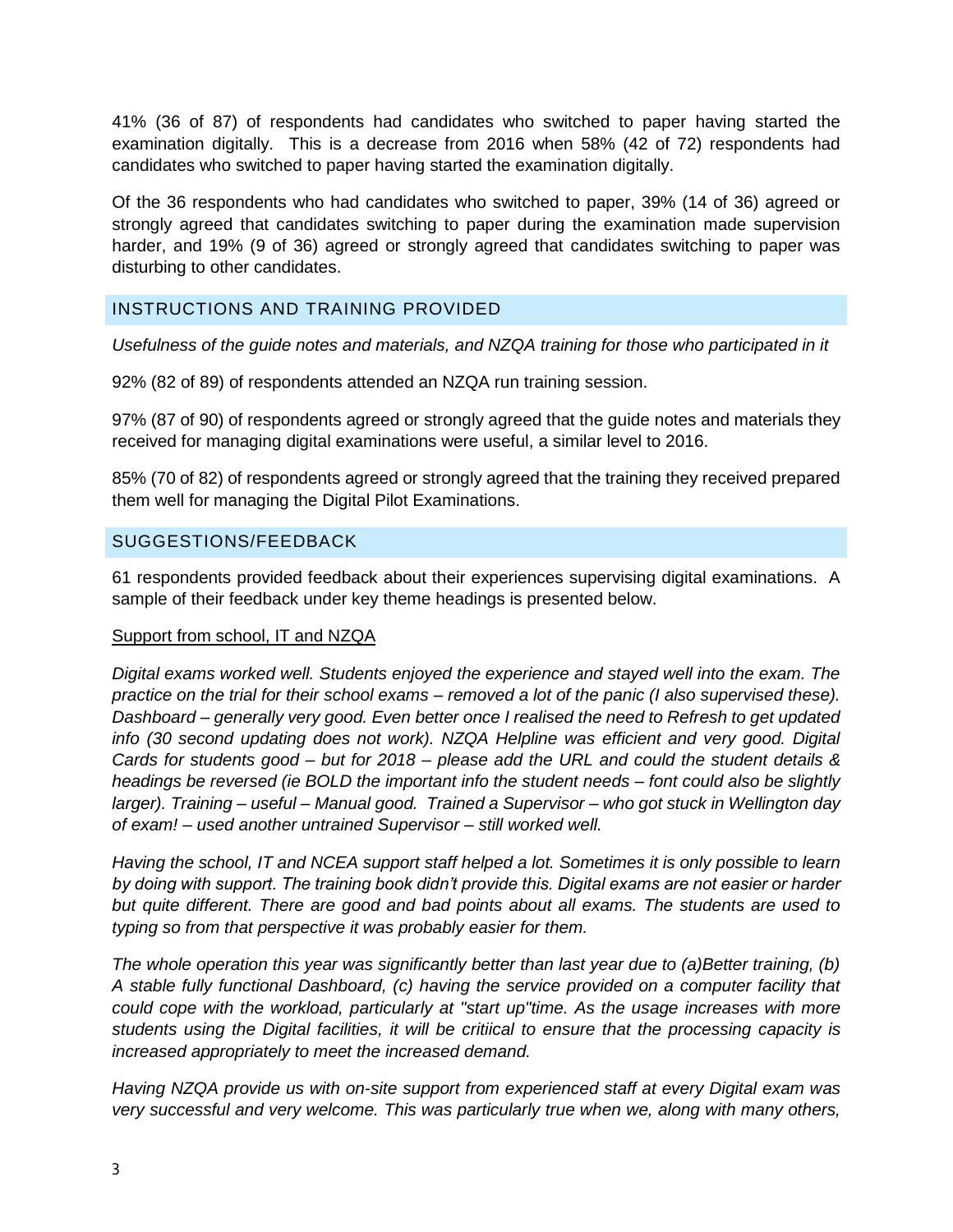*encountered logging-in problems with the initial log-in process. This was resolved quickly and calmly which ensured the students were able get underway with minimal disruption or stress. The general contact and discussions were also very helpful and interesting. A big Thank You to NZQA and the support people involved and for your overall support and good communications.*

*The exams won't run well if the school isn't really on task. My school didn't prepare rooms very well or give the candidates their passwords until they entered the exams. This caused confusion and anxiety. Staff handing out the passwords obviously felt they shouldn't have to and were inclined to be bossy and grumpy, no doubt blaming NZQA rather than their own school. Try as we might we could not log in to the dashboard in one room and had to revert to paper. I strongly recommend that candidate passwords be sent to ECMs to manage and sort NOT to the school. I managed the passwords for the second exam, Classics, and it went superbly.*

## Instructions manual

*Two significant functions that were not fully addressed in the Instructions Manual were:- (a) Describing the facility to sort on fields particularly the Exam Code. Had I "discovered it earlier it would have saved me a lot of time in setting up the initial exam room allocations and "rated it "Strongly Agree"". (b) Reference to the Refresh buttons ie Top and Bottom right not top Left. Overall the Manual was of good value.* 

## Room setup

*Our school uses cor-flute dividers to ensure security - couldn't guarantee no copying in full computer labs otherwise. So much easier using school system - no fiddling around with BYOD, and attendant security issues. Huge amount of work to set up process for 3 sets of supervisors to run 3 rooms in same manner, so no one disadvantaged.* 

*When attending to digi-candidates in a large exam room, there needs to be a wider space between desks for supervisors who will probably be carrying a laptop to the candidate in order to attempt a resolution of issue. Common issue this year was logging on successfully and getting started. You'll have a list of all sorts. The challenge for Supervisor is to have access to dashboard, alongside the student machine and successfully attend to one person without disturbing others.* 

*The smooth running of digi exams for us was due in a large part to the support of the school ensuring adequate and appropriate space was available along with the supply of power boards and tapping down of power cords. The small number of candidates in each of the exams also played a part in the smooth running - we would struggle to provide power supply to larger numbers, L1 candidates have newer laptops with longer battery life. However, L2 candidates all required a power supply as their machines were older with battery life that would struggle with the full exam period. The school would be challenged to provide all candidates with a power supply in larger session numbers for both power outlets and exam spaces. Scheduling of digital exams concurrently would enable spaces to be set up and packed down immediately after to allow the space to then be used for paper based exams throughout the remainder of the exam period. There is quite a bit of set up with arrangements of power boxes and tapping down of power cords which can make the space unusable for paper based exams. The increasing number of SAC candidates requiring either small group or isolated spaces is another challenge in managing digital exams within the restrictions of available spaces when the junior school is still running. While*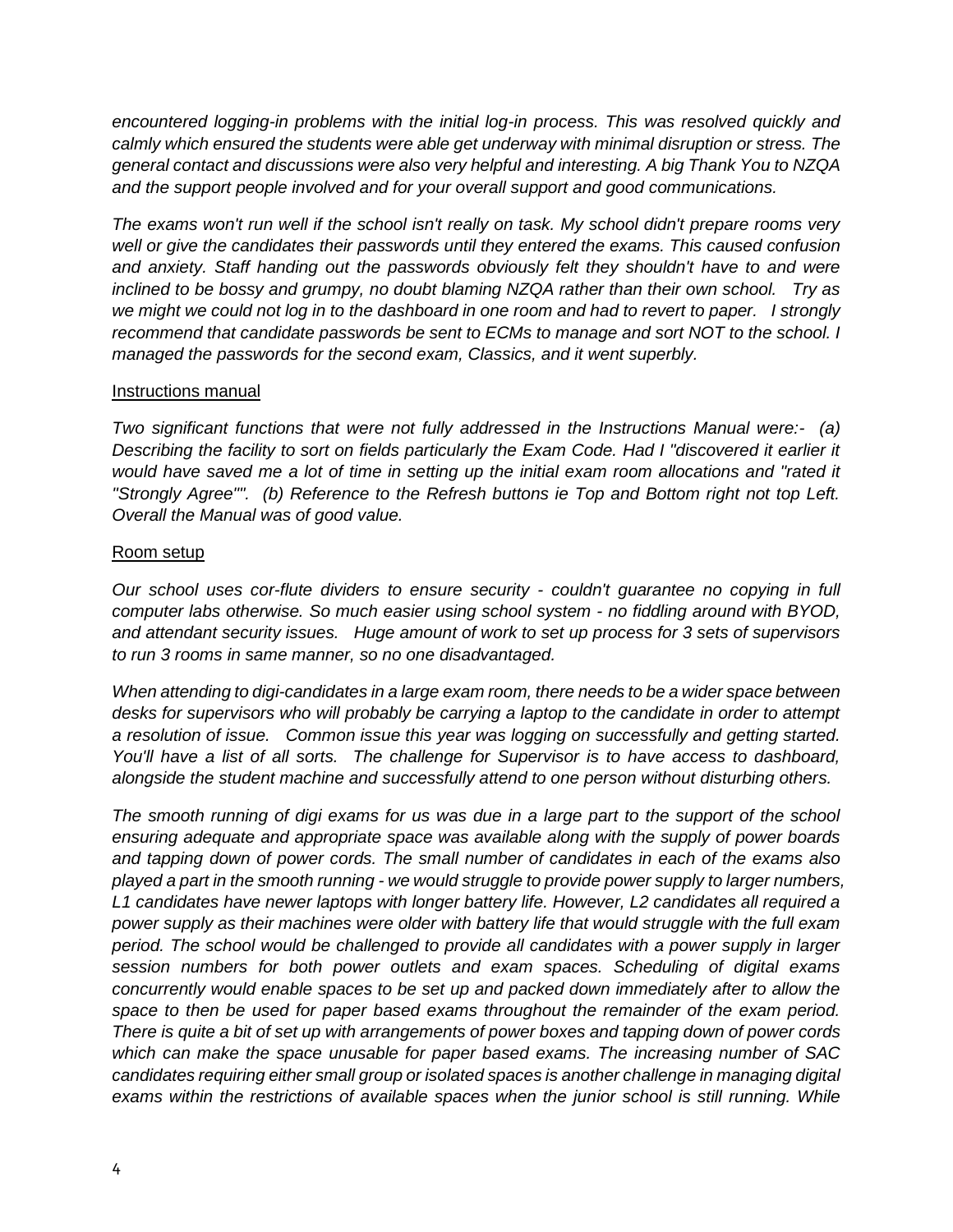loading and submitting issues did arise they were minimal for us with the small number of *candidates involved and quickly resolved.*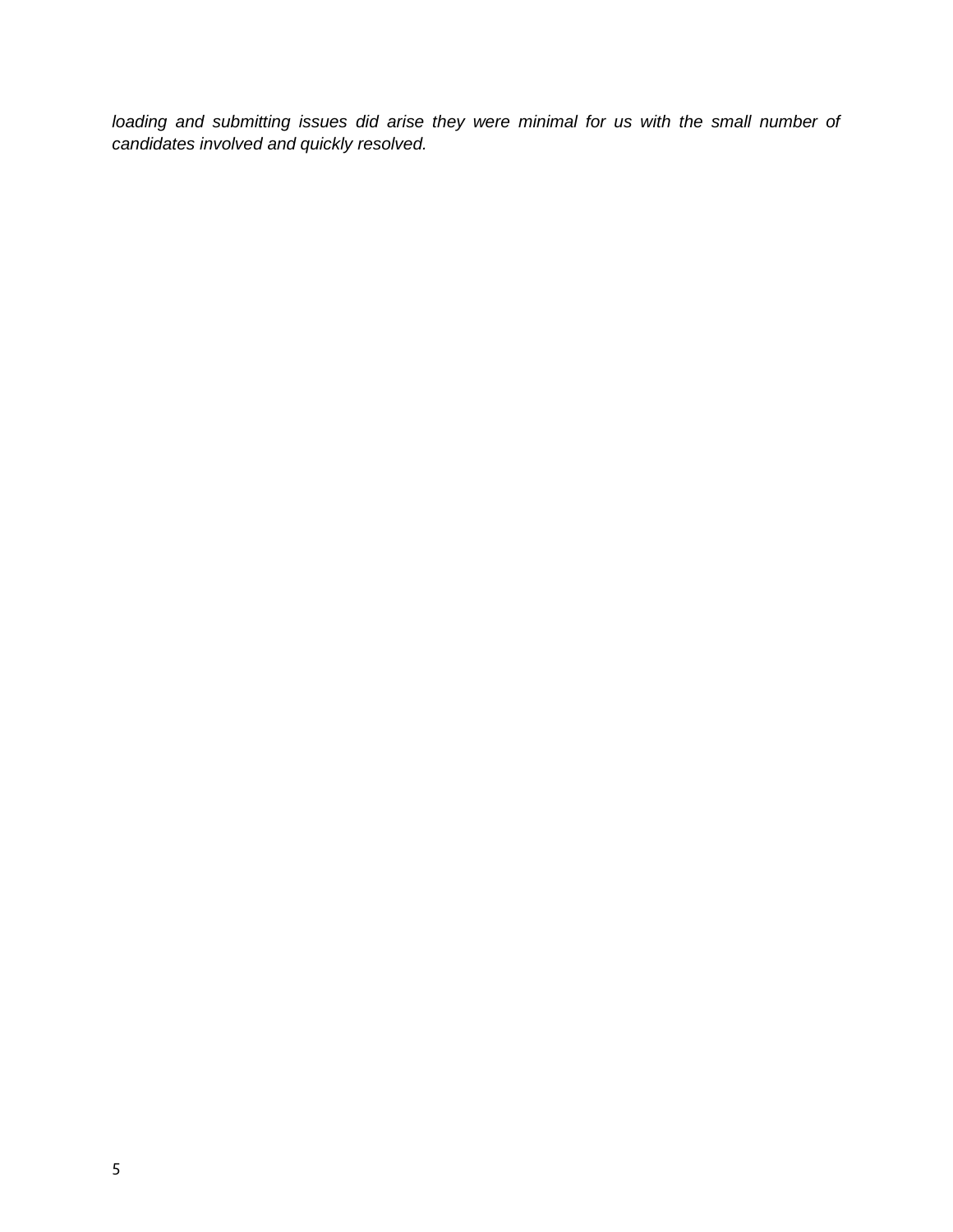# SUMMARISED RESPONSES BY QUESTION

**Question 1. The support from NZQA for the management of the digital examinations was adequate.**

|                   | frequency | percentage |
|-------------------|-----------|------------|
| Strongly agree    | 30        | 76.9       |
| Agree             | 8         | 20.5       |
| Disagree          | 0         | O          |
| Strongly disagree | 1         | 2.6        |
| Total             | 39        |            |

**Question 2. The support from the school for the management of the digital examinations was adequate.**

|                   | frequency | percentage |
|-------------------|-----------|------------|
| Strongly agree    | 24        | 63.2       |
| Agree             | 11        | 29.0       |
| <b>Disagree</b>   | 2         | 5.3        |
| Strongly disagree | 1         | 2.6        |
| Total             | 38        |            |

**Question 3. I found it easy to set up the room(s) to minimise the risk of breaches of exam rules.**

|                   | frequency | percentage |
|-------------------|-----------|------------|
| Strongly agree    | 24        | 63.2       |
| Agree             | 9         | 23.7       |
| <b>Disagree</b>   | 5         | 13.2       |
| Strongly disagree | 0         | 0          |
| Total             | 38        |            |

#### **Question 4. I found it easy to allocate candidates to rooms using the dashboard.**

|                   | frequency | percentage |
|-------------------|-----------|------------|
| Strongly agree    | 31        | 44.9       |
| Agree             | 33        | 47.8       |
| <b>Disagree</b>   | 3         | 4.4        |
| Strongly disagree | 2         | 2.9        |
| Total             | 69        |            |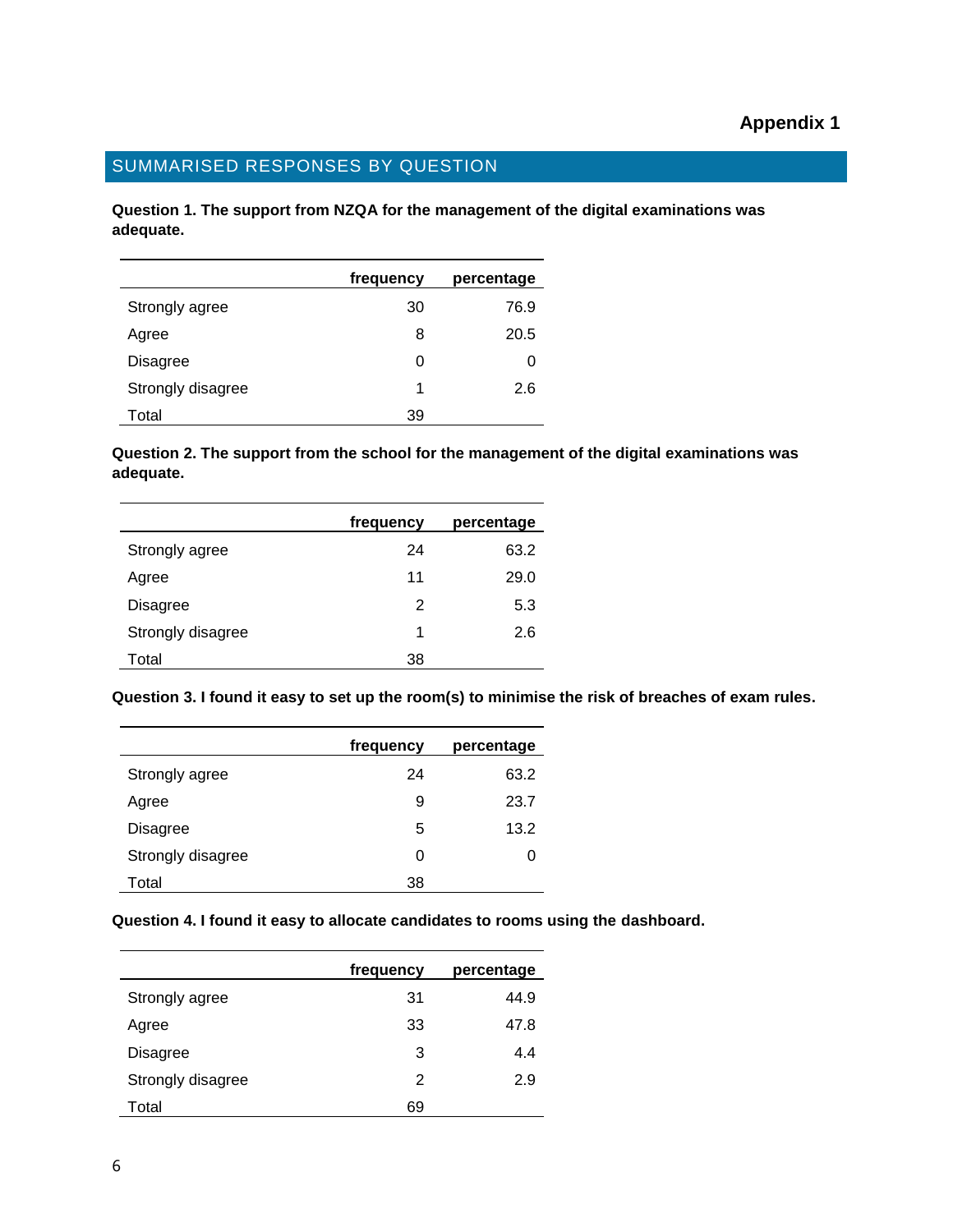## **Question 5. The dashboard was easy to operate.**

|                   | frequency | percentage |
|-------------------|-----------|------------|
| Strongly agree    | 46        | 51.7       |
| Agree             | 38        | 42.7       |
| Disagree          | 5         | 5.6        |
| Strongly disagree | 0         | O          |
| Total             | 89        |            |

#### **Question 6. The dashboard was useful in assisting with supervision of the digital examinations.**

|                   | frequency | percentage |
|-------------------|-----------|------------|
| Strongly agree    | 41        | 46.6       |
| Agree             | 16        | 52.3       |
| <b>Disagree</b>   | 1         | 1.1        |
| Strongly disagree | 0         |            |
| total             | 88        |            |

## **Question 7. The dashboard was useful for managing possible breaches of the rules.**

|                   | frequency | percentage |
|-------------------|-----------|------------|
| Strongly agree    | 26        | 32.1       |
| Agree             | 44        | 54.3       |
| <b>Disagree</b>   | 10        | 12.4       |
| Strongly disagree | 1         | 1.2        |
| Total             | 81        |            |

## **Question 8. Candidates switching to paper during the examination made supervision harder.**

|                   | frequency | percentage |
|-------------------|-----------|------------|
| Strongly agree    | 4         | 4.6        |
| Agree             | 10        | 11.5       |
| <b>Disagree</b>   | 19        | 21.8       |
| Strongly disagree | 3         | 3.5        |
| Not applicable    | 51        | 58.6       |
| Total             | 87        |            |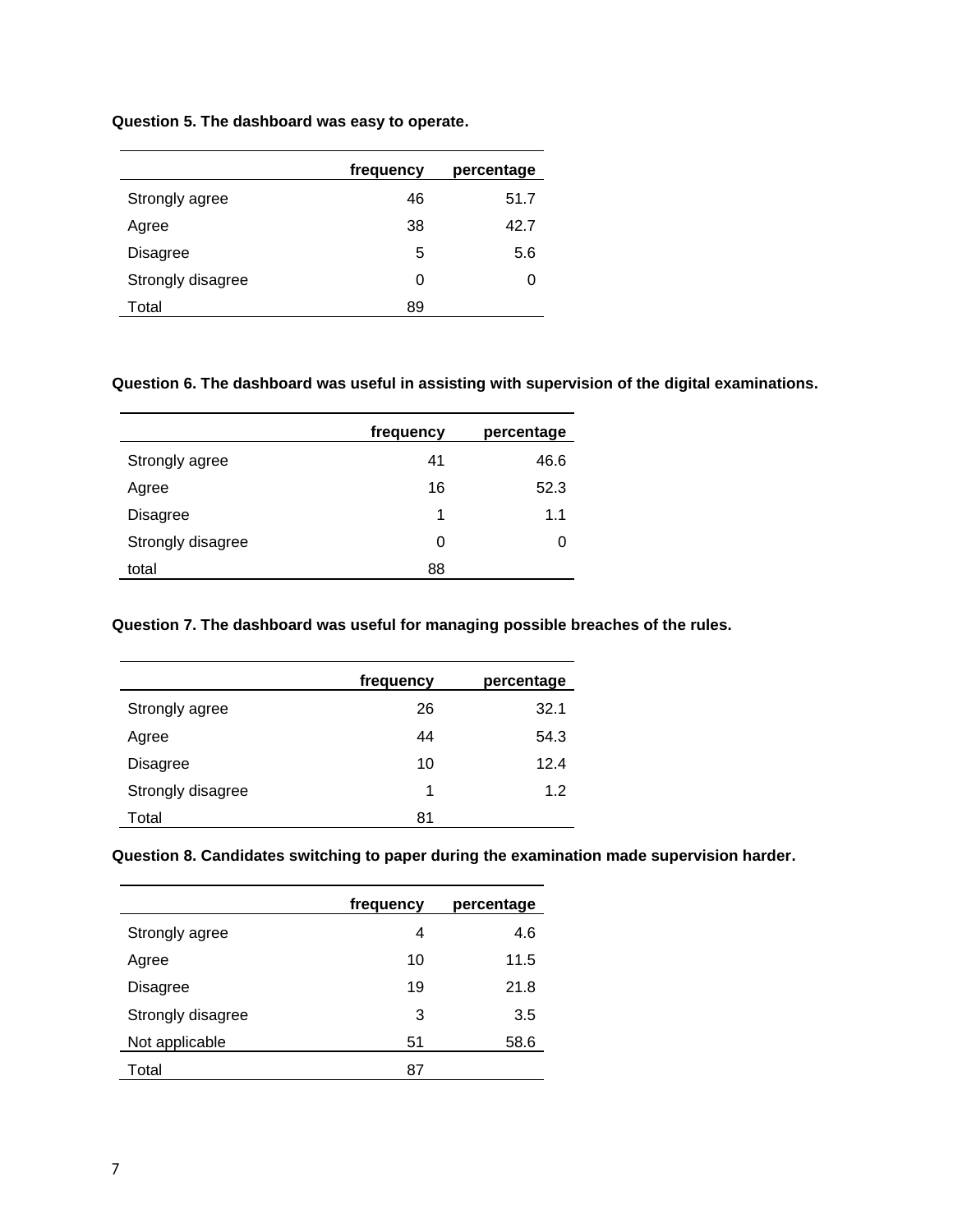|                   | frequency | percentage |
|-------------------|-----------|------------|
| Strongly agree    | 3         | 3.5        |
| Agree             | 6         | 7.0        |
| Disagree          | 20        | 23.3       |
| Strongly disagree | 9         | 10.5       |
| Not applicable    | 48        | 55.8       |
| Total             | 86        |            |

**Question 9. Candidates switching to paper was disturbing to other candidates.**

**Question 10. Please rate the relative difficulty of managing digital and paper-based examinations.**

|                         | frequency | percentage |
|-------------------------|-----------|------------|
| Paper much easier       | 16        | 21.1       |
| Paper somewhat easier   | 21        | 27.6       |
| Digital somewhat easier | 32        | 42.1       |
| Digital much easier     |           | 9.2        |
| Total                   | 76        |            |

**Question 11. I felt confident managing possible breaches of the rules in the digital examination.**

|                   | frequency | percentage |
|-------------------|-----------|------------|
| Strongly agree    | 21        | 24.4       |
| Agree             | 60        | 69.8       |
| Disagree          | 5         | 5.8        |
| Strongly disagree | 0         | O          |
| Total             | 86        |            |

**Question 12. The Guide Notes and materials (green ASBS stickers, candidate note-making paper, special report forms, etc.) I received for managing digital examinations were useful?**

|                                | frequency | percentage |
|--------------------------------|-----------|------------|
| Strongly agree                 | 30        | 32.6       |
| Agree                          | 57        | 62.0       |
| Disagree                       | 2         | 2.2        |
| Strongly disagree              | 1         | 1.1        |
| $N/A$ – didn't attend training | 2         | 2.2        |
| Total                          | 92        |            |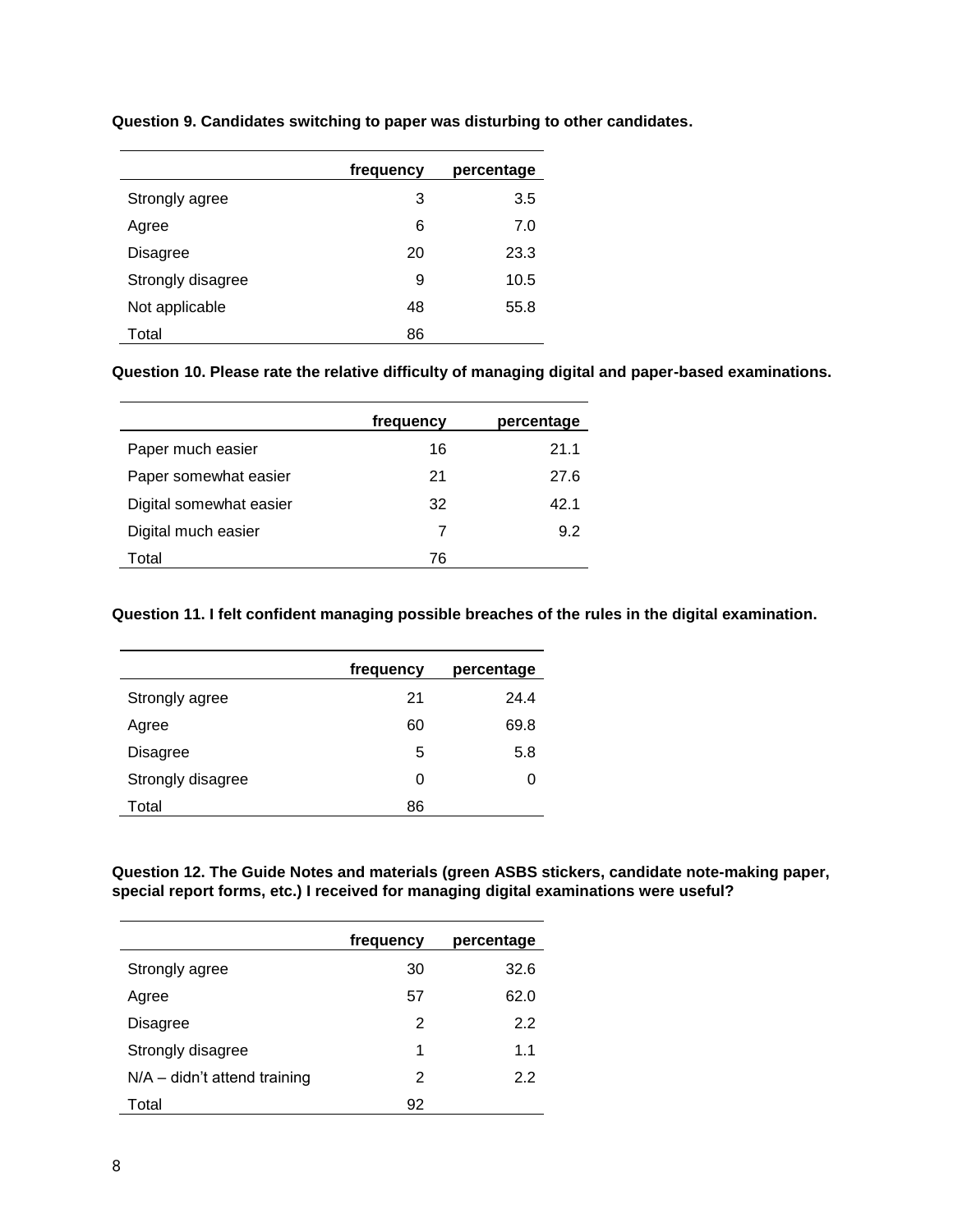|                              | frequency | percentage |
|------------------------------|-----------|------------|
| Strongly agree               | 38        | 42.7       |
| Agree                        | 32        | 36.0       |
| <b>Disagree</b>              | 9         | 10.1       |
| Strongly disagree            | 3         | 3.4        |
| N/A - didn't attend training | 7         | 7.9        |
| Total                        | 89        |            |

**Question 13. The training session adequately prepared me for managing the Digital Pilot examinations.**

# **I was an ECM or supervisor in 2016.**

|       | frequency | percentage |
|-------|-----------|------------|
| Yes   | 47        | 56.6       |
| No    | 36        | 43.4       |
| Total | 83        |            |

# **I managed or supervised a digital examination in 2016.**

|       | frequency | percentage |
|-------|-----------|------------|
| Yes   | 34        | 38.2       |
| N٥    | 55        | 61.8       |
| Total | 89        |            |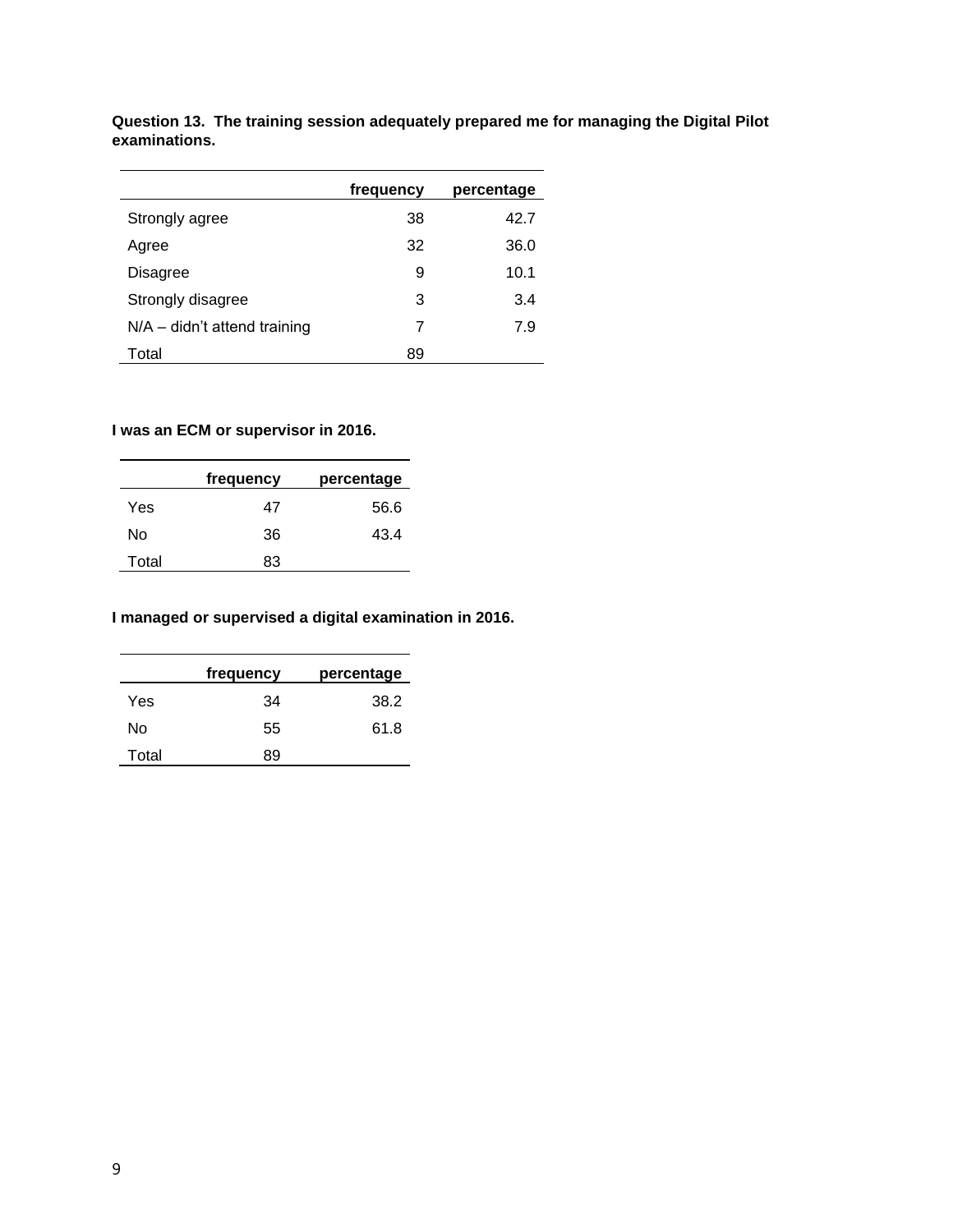# EXAM CENTRE MANAGER / SUPERVISOR SURVEY QUESTIONS

Your roles in respect of each of the exams sessions:

| <b>Exam Session</b>              | <b>ECM</b> | <b>Supervisor</b> |
|----------------------------------|------------|-------------------|
| English Level 1                  | П          |                   |
| Media Studies Level 1            |            |                   |
| <b>Classical Studies Level 1</b> |            |                   |
| English Level 2                  |            |                   |
| Media Studies Level 2            |            |                   |
| <b>Classical Studies Level 2</b> |            |                   |

Questions 1,2 and 3 are for Exam Centre Managers only

- 1. The support from NZQA for the management of the digital examinations was adequate. Strongly agree Agree Disagree Strongly disagree
- 2. The support from the school for the management of the digital examinations was adequate. Strongly agree Agree Disagree Strongly disagree
- 3. I found it easy to set up the exam room(s) to minimise possible breaches of exam rules. Strongly agree Agree Disagree Strongly disagree
- 4. I found it easy to allocate candidates to rooms using the Dashboard. Strongly agree Agree Disagree Strongly disagree

## **Dashboard**

- 5. The Dashboard was easy to operate. Strongly agree Agree Disagree Strongly disagree 6. The Dashboard was useful in assisting with supervision of the digital examinations.
	- Strongly agree Agree Disagree Strongly disagree
- 7. The Dashboard was useful for managing possible breaches of the rules. Strongly agree Agree Disagree Strongly disagree

## **Change to paper**

- 8. Candidates switching to paper during the examination made supervision harder. Strongly agree Agree Disagree Strongly disagree Not applicable
- 9. Candidates switching to paper was disturbing to other candidates. Strongly agree Agree Disagree Strongly disagree Not applicable